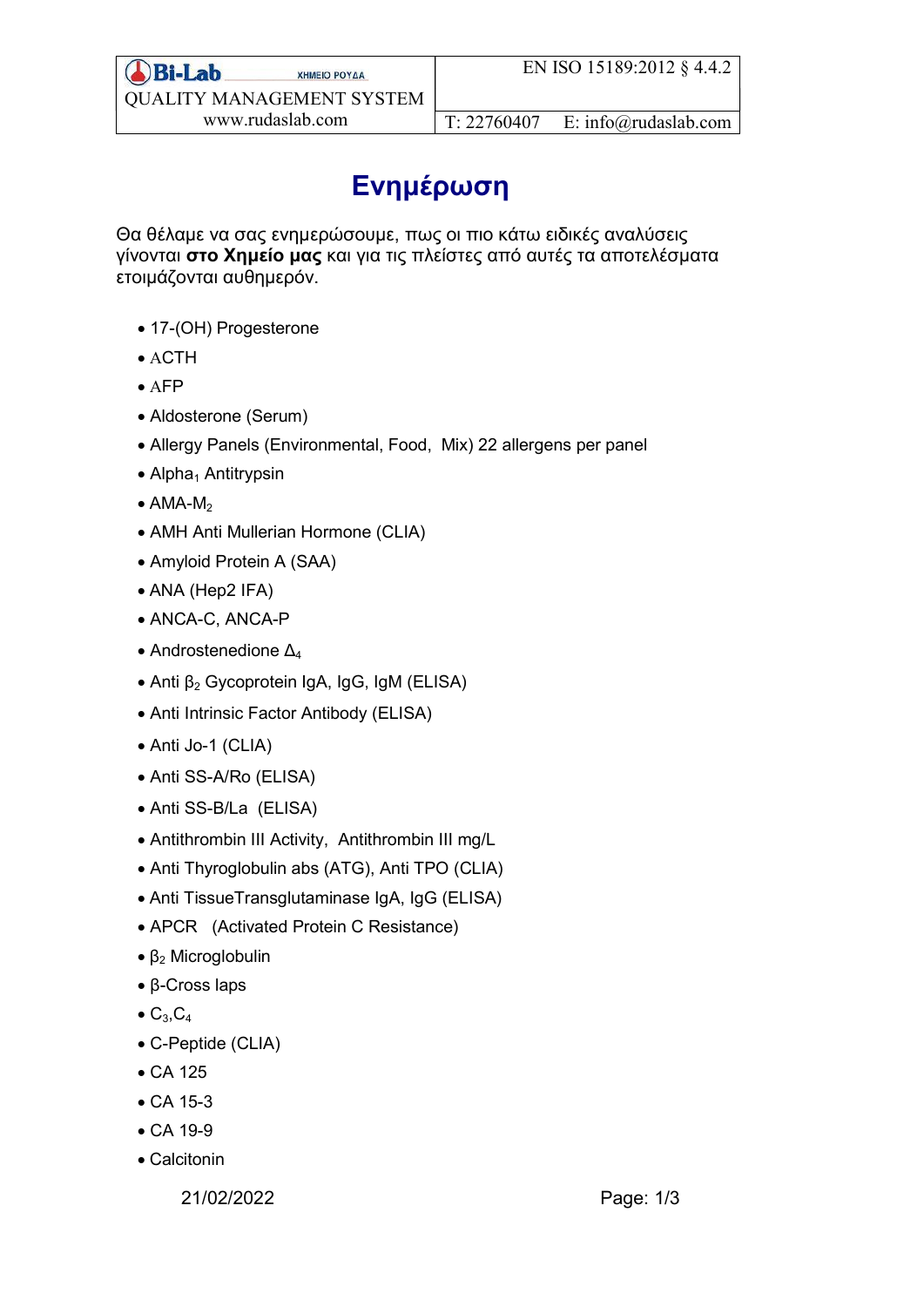- Calprotectin stools (ELISA Quant.)
- Carbamazepin
- Cardiolipins IgA, IgG, IgM (ELISA)
- $\bullet$  CCP
- $\bullet$  CEA
- Ceruloplasmin
- Coagulation Factors (V,VII,VIII, IX, XI, XII)
- Covid-19 Abs SARS IgG, IgM, Total (και για ίωση και για εμβόλιο)
- Clostridium difficile stools (Antigen, Toxins A&B)
- Copper (S)
- Cortisol (Serum, Free Cortisol U.)
- CTx (β C-Terminal Peptide)
- d-Dimer
- Digoxin
- DGP IgG, DGP IgA
- ENA (16 different tests) Western Blot, ENA 6 Tests screen CLIA)
- Endomysium (EMA) IgA, IgG
- Factor VIII
- Fibrinogen
- Free Cortisol (U) CLIA
- Free Testosterone
- G-6-PD
- GAD 65 Abs
- Gliadin IgA, IgG
- Growth Hormone (hGH)
- Haptoglobins
- HAV IgG, HAV IgM
- HBcAb IgG , HBcAb IgM, , HBe , Anti HBe
- Helicobacter pylori IgA, IgG , H. pylori antigen (soots)
- Homocysteine
- $\bullet$  IGF-1, IGF BP<sub>3</sub>
- IgG, IgM, IgA (Total Immune complexes)
- Immunofixation Electrophoresis (Serum IFE, Urine IFE)
- Insulin antibodies IAA

21/02/2022 Page: 2/3